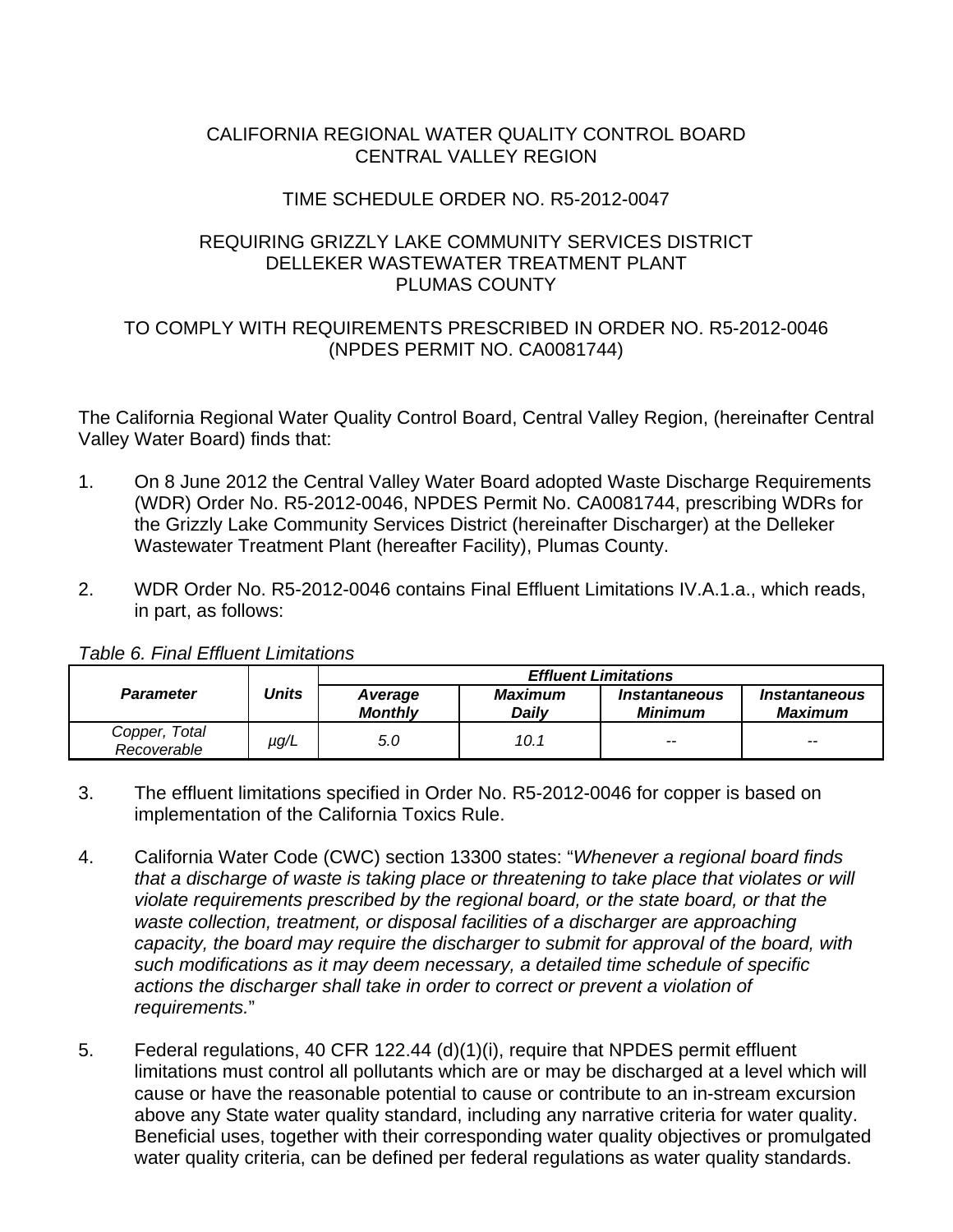- 6. In accordance with CWC section 13385(j)(3), the Central Valley Water Board finds that, based upon results of effluent monitoring, the Discharger is not able to consistently comply with the new effluent limitations for copper and lead at Discharge Point 001. These limitations are based on new requirements that become applicable to the Order after the effective date of the waste discharge requirements, and after 1 July 2000, for which new or modified control measures are necessary in order to comply with the limitation, and the new or modified control measures cannot be designed, installed, and put into operation within 30 calendar days.
- 7. Immediate compliance with the final effluent limitations contained in Order No. R5-2012- 0046 for copper at Discharge Point No. 001 is not possible or practicable. The Clean Water Act and the California Water Code authorize time schedules for achieving compliance. The Discharger is proposing to: conduct a Mixing Zone Dilution Study, conduct additional source monitoring (source water, septage, and septage supernatant), implement a pollution prevention plan, increase public outreach to reduce discharges of contaminants into the collection system, and upgrades to the plant and/or a Translator Study depending on the outcome of previously mentioned efforts to come into compliance with the applicable effluent limitations. The Clean Water Act and the California Water Code authorize time schedules for achieving compliance. The following table summarizes the effluent monitoring data obtained from June 2008 to May 2011 for copper:

| <b>Parameter</b>             | <b>Jnits</b> | <b>MEC</b> | Mean | # of Samples | # of Non-Detects |
|------------------------------|--------------|------------|------|--------------|------------------|
| Copper, Total<br>Recoverable | µg/L         |            | 6.3  |              |                  |

- 8. On **28 March 2012,** the Discharger submitted justification for a compliance schedule for copper. For compliance with the final effluent limitations for copper, the Discharger anticipates that additional time is necessary to secure funding to pay for additional monitoring, conduct studies, and/or upgrade the treatment plant.
- 9. This Order provides a time schedule for the Discharger to develop, submit and implement methods of compliance, implement the pollution prevention plan, complete a mixing zone/dilution study, and/or construct the necessary treatment plant upgrades to meet the final effluent limitations.
- 10. California Water Code (CWC) section 13300 states:

Whenever a regional board finds that a discharge of waste is taking place or threatening to take place that violates or will violate requirements prescribed by the regional board, or the state board, or that the waste collection, treatment, or disposal facilities of a discharger are approaching capacity, the board may require the discharger to submit for approval of the board, with such modifications as it may deem necessary, a detailed time schedule of specific actions the discharger shall take in order to correct or prevent a violation of requirements.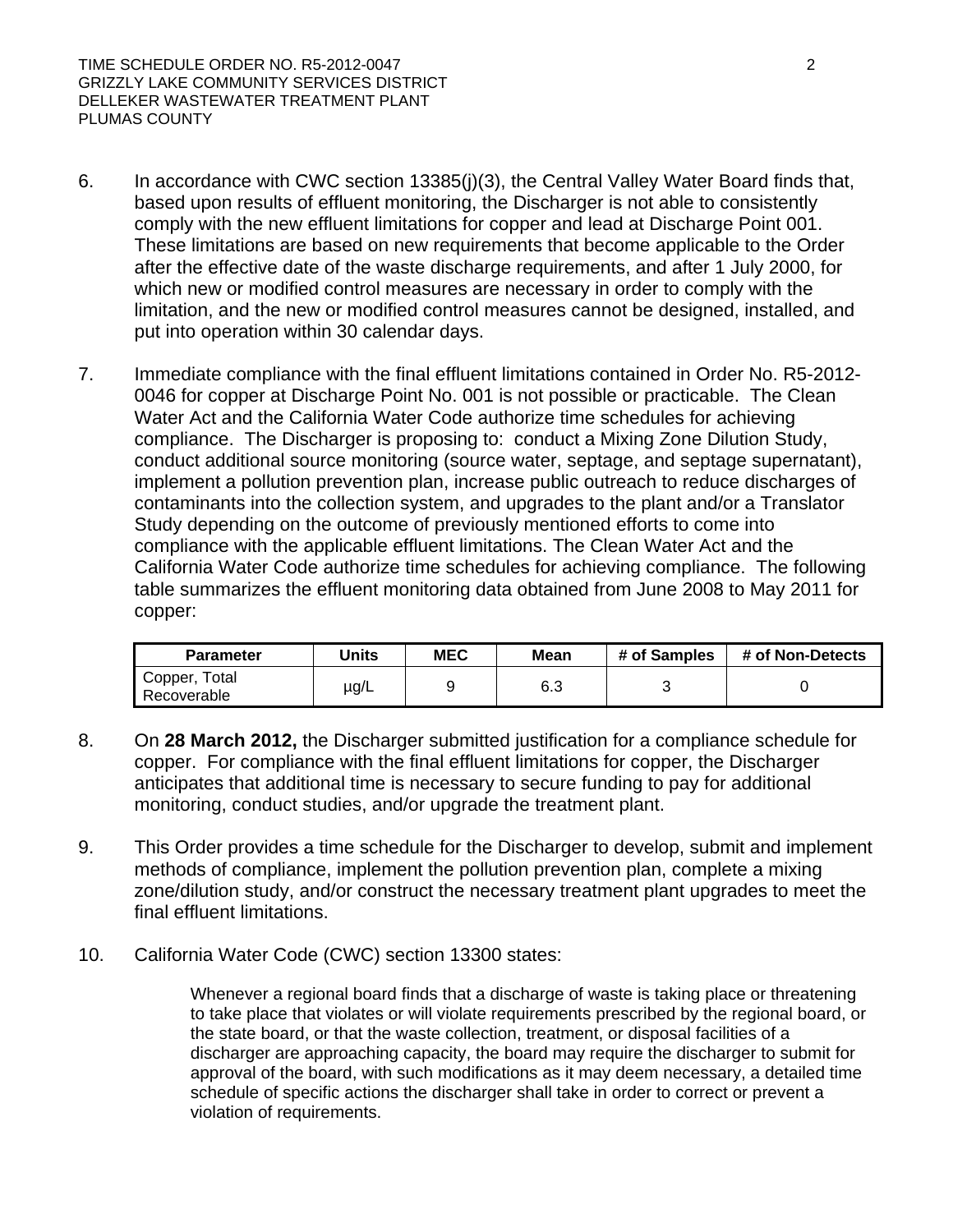11. CWC subsections 13385(h) and (i) require the Central Valley Water Board to impose mandatory minimum penalties upon dischargers that violate certain effluent limitations. CWC section 13385(j)(3) provides protection from mandatory minimum penalties for violations of an effluent limitation when:

> … the waste discharge is in compliance with either a cease and desist order issued pursuant to section 13301 or a time schedule order issued pursuant to section 13300 or 13308, if all of the following requirements are met:

(A) The cease and desist order or time schedule is issued on or after July 1, 2000, and specifies the actions that the discharger is required to take in order to correct the violations that would otherwise be subject to subdivisions (h) and (i).

(B) The regional board finds that, for one of the following reasons, the discharger is not able to consistently comply with one or more of the effluent limitations established in the waste discharge requirements applicable to the waste discharge:

(i) The effluent limitation is a new, more stringent, or modified regulatory requirement that has become applicable to the waste discharge after the effective date of the waste discharge requirements and after July 1, 2000, new or modified control measures are necessary in order to comply with the effluent limitation, and the new or modified control measures cannot be designed, installed, and put into operation within 30 calendar days.

(C) The regional board establishes a time schedule for bringing the waste discharge into compliance with the effluent limitation that is as short as possible, taking into account the technological, operational, and economic factors that affect the design, development, and implementation of the control measures that are necessary to comply with the effluent limitation. For the purposes of this subdivision, the time schedule may not exceed five years in length…. If the time schedule exceeds one year from the effective date of the order, the schedule shall include interim requirements and the dates for their achievement. The interim requirements shall include both of the following:

(i) Effluent limitations for the pollutant or pollutants of concern.

(ii) Actions and milestones leading to compliance with the effluent limitation.

(D) The discharger has prepared and is implementing in a timely and proper manner, or is required by the regional board to prepare and implement, a pollution prevention plan pursuant to section 13263.3.

- 12. The time schedule order satisfies provisions of CWC section 13385(j)(3) as follows:
	- 13385(j)(3)(A): This time schedule order is being issued after July 1, 2000, and specifies actions that the Discharger must take to correct the violations that would be subject to enforcement actions (see Compliance Time Schedule Table on Page 7).
	- 13385(j)(3)(B)(i): This time schedule order includes new effluent limits that become effective after the July 1, 2000 date, and may require new or modified control measures in order to comply with the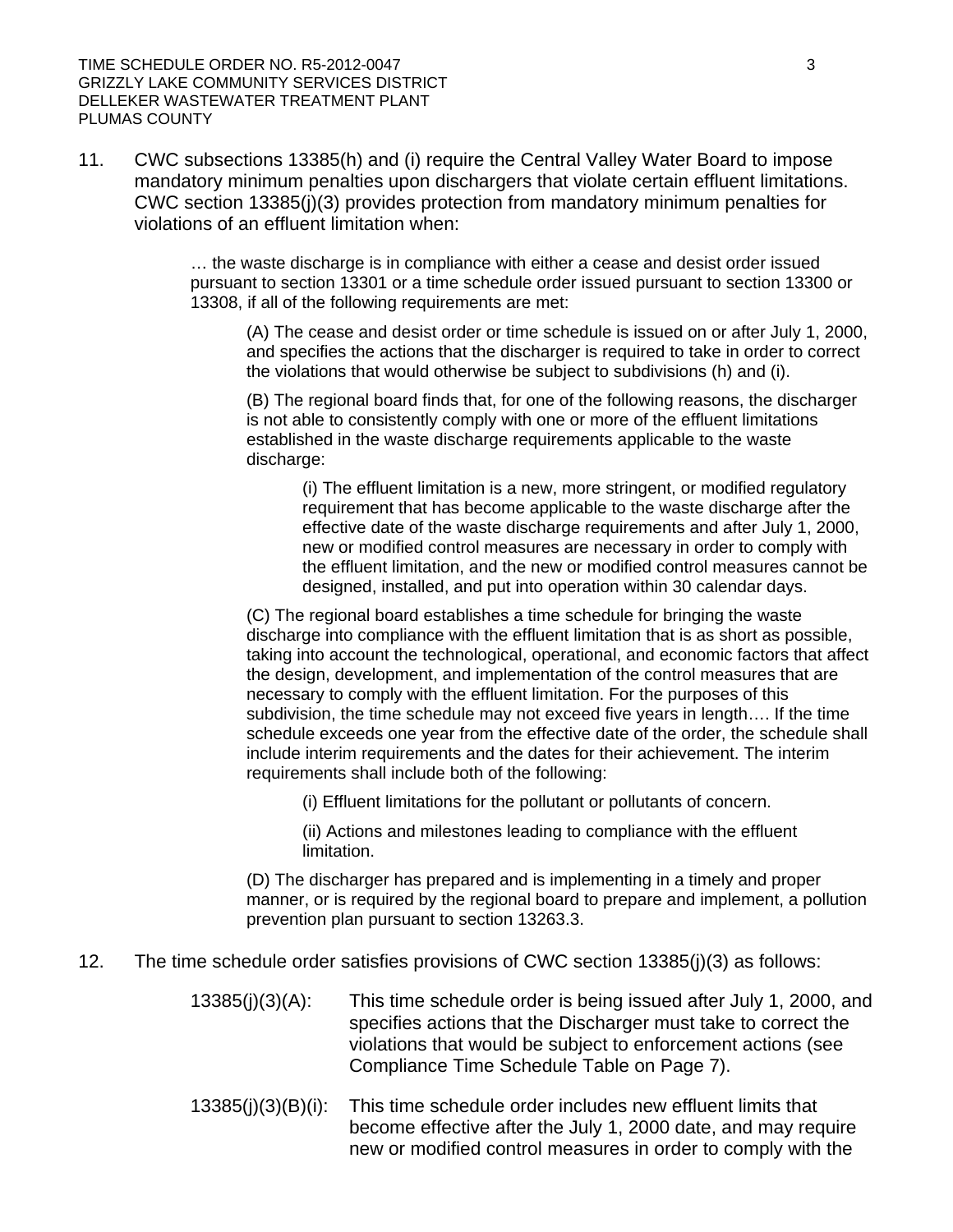TIME SCHEDULE ORDER NO. R5-2012-0047 4 GRIZZLY LAKE COMMUNITY SERVICES DISTRICT DELLEKER WASTEWATER TREATMENT PLANT PLUMAS COUNTY

> final effluent limits. Additionally, the Discharger has provided a feasibility study indicating it would take approximately **5** years to secure funding to conduct additional source monitoring /studies and/or upgrades to the treatment plant to meet the new final effluent limitations. Therefore the new modifications cannot be designed, installed, or put into operation within 30 calendar days.

- 13385(j)(3)(C): The Discharger has provided a feasibility study that indicates it will take approximately **5** years to meet the new final effluent limitations. To meet the new final limitations, the Discharger will have to conduct source monitoring and studies and/or upgrade the treatment plant. This timeframe is as short as possible, considering the major studies and/or upgrades the plant will have to complete to meet the final effluent limitations.
- 13385(j)(3)(C)(i): This time schedule order contains effluent limits for the constituents of concern which are copper.
- 13385(j)(3)(C)(ii): This time schedule order contains milestones and actions which lead to compliance with the final effluent limitations (See the Compliance Time Schedule Table on Page 6).
- 13385(j)(3)(D): This time schedule order contains a requirement that the Discharger must submit and implement a pollution prevention plan within 6 months after adoption of the time schedule order.
- 13. CWC section 13385(h) and (i) require the Central Valley Water Board to impose mandatory minimum penalties upon dischargers that violate certain effluent limitations. CWC section 13385(j) exempts certain violations from the mandatory minimum penalties. CWC section 13385(j)(3) exempts the discharge from mandatory minimum penalties "*where the waste discharge is in compliance with either a cease and desist order issued pursuant to Section 13301 or a time schedule order issued pursuant to Section 13300, if all the [specified] requirements are met.*"
- 14. Compliance with this Order exempts the Discharger from mandatory penalties for violations of the final effluent limitations for copper, in accordance with CWC section 13385(j)(3). CWC section 13385(j)(3) requires the Discharger to update and implement a pollution prevention plan pursuant to section 13263.3 of the California Water Code. Therefore, a pollution prevention plan will be necessary for copper in order to effectively reduce the effluent concentrations by source control measures.
- 15. Since the time schedules for completion of actions necessary to bring the waste discharge into compliance exceeds 1 year, this Order includes interim requirements and dates for achievement. The time schedules do not exceed 5 years.
- 16. The compliance time schedule in this Order includes interim performance-based effluent limitations for copper. Interim effluent limitations consist of a maximum daily effluent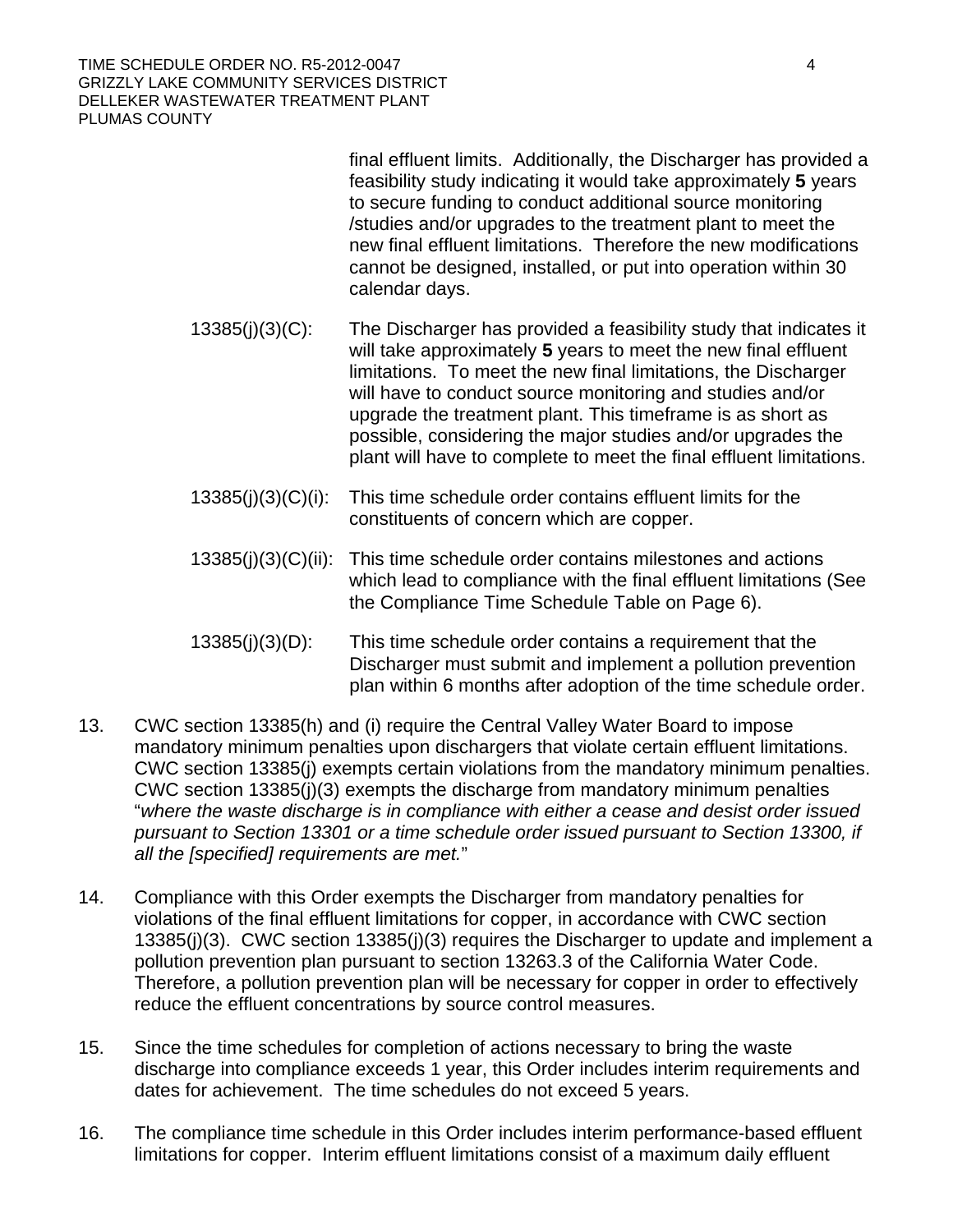concentration derived using sample data provided by the Discharger demonstrating actual treatment plant performance. In developing the interim limitations, when there are 10 sampling data points or more, sampling and laboratory variability is accounted for by establishing interim limits that are based on normally distributed data where 99.9% of the data points will lie within 3.3 standard deviations of the mean (Basic Statistical Methods for Engineers and Scientists, Kennedy and Neville, Harper and Row, 3<sup>rd</sup> Edition, January 1986). Where actual sampling shows an exceedance of the proposed 3.3 standard deviation limit, the maximum effluent concentration (MEC) has been established as the interim limitation. When there are less than 10 sampling data points available, the *Technical Support Document for Water Quality-Based Toxics Control* (EPA/505/2-90- 001) (TSD) recommends a coefficient of variation of 0.6 be utilized as representative of wastewater effluent sampling. The TSD recognizes that a minimum of 10 data points is necessary to conduct a valid statistical analysis. The multipliers contained in Table 5-2 of the TSD are used to determine a daily limitation based on a long-term average objective. In this case, the long-term average objective is to maintain, at a minimum, the current plant performance level. Thus, when there are less than 10 sampling points for a constituent, interim limitations are based on 3.11 times the MEC to obtain the daily interim limitation (TSD, Table 5-2) and 2.13 times the MEC to obtain the average monthly interim limitation (assuming one sample per month). If the statistically projected interim limitation is less than the MEC, the interim limitation is established as the MEC. The following table summarizes the calculation of the interim effluent limitation for copper:

| <b>Parameter</b>             | Jnits | <b>MEC</b> | <b>Mean</b> | <b>Standard</b><br><b>Deviation</b> | Number of<br><b>Samples</b><br>with<br><b>Detections</b> | <b>Interim</b><br>Limitation<br>(Average)<br><b>Monthly)</b> | <b>Interim</b><br>Limitation<br>(Maximum<br>Daily) |
|------------------------------|-------|------------|-------------|-------------------------------------|----------------------------------------------------------|--------------------------------------------------------------|----------------------------------------------------|
| Copper, Total<br>Recoverable | µg/L  | 9.0        | 6.3         | 2.38                                | 3                                                        | 19.2                                                         | 28                                                 |

<sup>1</sup>2.13 x MEC<br><sup>2</sup>3.11 x MEC

- 17. The Central Valley Water Board finds that the Discharger can maintain compliance with the interim limitations included in this Order. Interim limitations are established when compliance with the final effluent limitations cannot be achieved by the existing discharge. Discharge of constituents in concentrations in excess of the final effluent limitations, but in compliance with the interim effluent limitations, can significantly degrade water quality and adversely affect the beneficial uses of the receiving stream on a long-term basis. The interim limitations, however, establish an enforceable ceiling concentration until compliance with the effluent limitations can be achieved.
- 18. On 8 June 2012**,** in Sacramento, California, after due notice to the Discharger and all other affected persons, the Central Valley Water Board conducted a public hearing at which evidence was received to consider a Time Schedule Order under CWC section 13300 to establish a time schedule to achieve compliance with waste discharge requirements.
- 19. Issuance of this Order is exempt from the provisions of the California Environmental Quality Act (Public Resources Code, Section 21000, et seq.) ("CEQA"), under Water Code Section 13389, since any adoption or modification of a NPDES Permit for an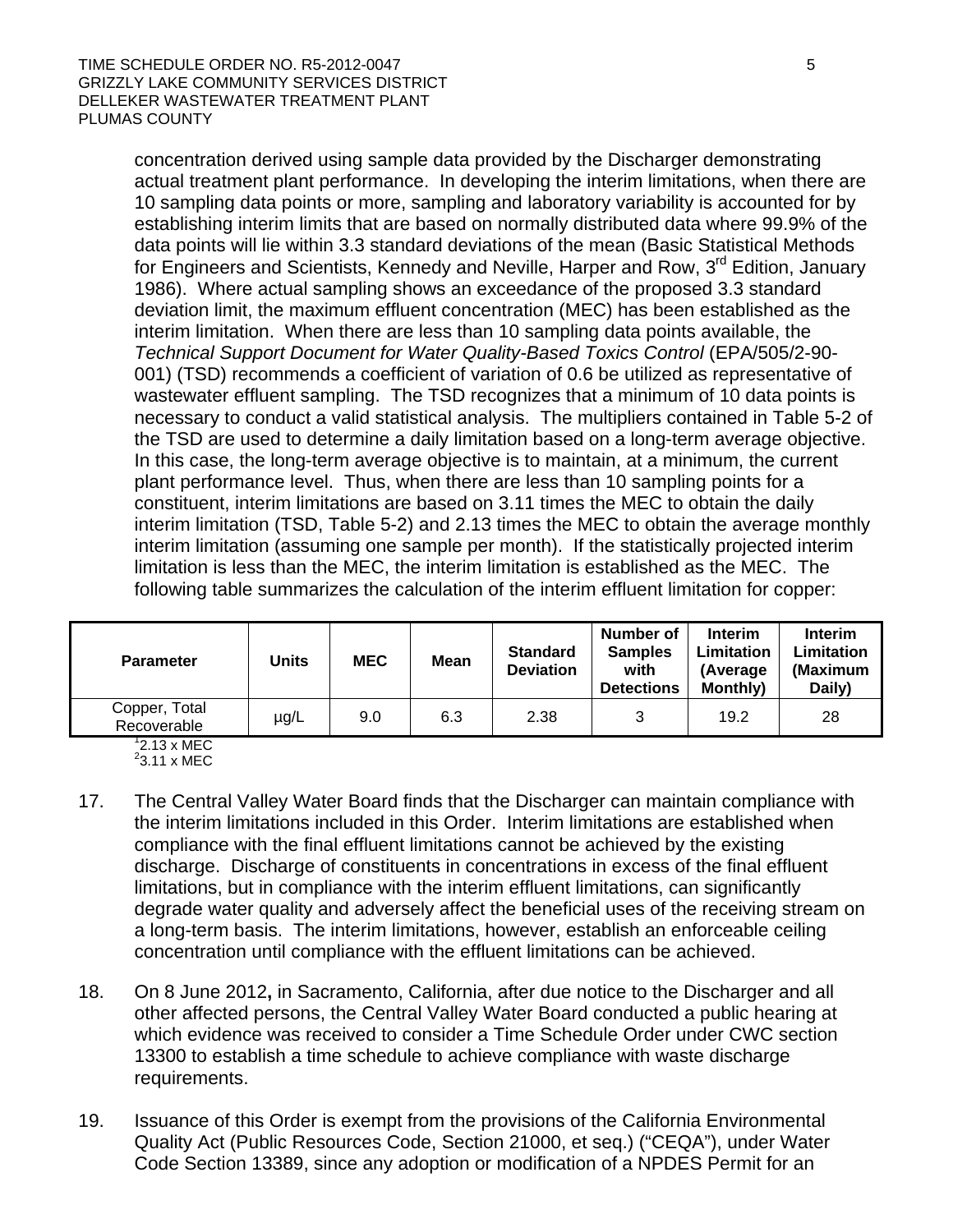existing source is exempt and this order only serves to implement such a NPDES permit. This Order is also exempt from CEQA in accordance with Section 15321(a)(2), Title 14, California Code of Regulations. This Order is not subject to the limitations of Government Code section 65962.5(c)(3) [Cortese List] on use of categorical exemptions because it does not involve the discharge of "hazardous" materials as used in that statute, but rather involves the discharge of water treatment backwash water. In addition, adoption of this Order is not subject to CEQA because this Order does not have the potential to cause a significant impact on the environment (Title 14 CCR section 15061(b)(3)) as it is intended to enforce preexisting requirements to improve the quality of ongoing discharges that are part of the CEQA "baseline". Any plant upgrades or replacement are the result of WDRs Order No. R5-2012-0046 and not this Order.

20. In the event the selected alternative requires additional review under CEQA, the Discharger shall conduct required review and obtain appropriate approval prior to initiating construction.

# **IT IS HEREBY ORDERED THAT:**

1. The Discharger shall comply with the following time schedule to ensure compliance with the final effluent limitations for copper contained in WDR Order No. R5-2012-0046 as described in the above Findings:

| Task                                                                                                                                                                                                                                                                                                                                                                                                                                                                                                                                                    | <b>Compliance Date</b>                        |  |  |  |
|---------------------------------------------------------------------------------------------------------------------------------------------------------------------------------------------------------------------------------------------------------------------------------------------------------------------------------------------------------------------------------------------------------------------------------------------------------------------------------------------------------------------------------------------------------|-----------------------------------------------|--|--|--|
| Submit and implement a Pollution Prevention Plan (PPP) <sup>1</sup><br>pursuant to CWC section 13263.3 for copper                                                                                                                                                                                                                                                                                                                                                                                                                                       | 6 Months after Adoption Date of<br>this Order |  |  |  |
| Submit Initial Workplan for Proposed Plant Improvements<br>and/or an Initial Workplan and time schedule for a Mixing<br>Zone/Dilution Study.                                                                                                                                                                                                                                                                                                                                                                                                            | 6 Months after Adoption Date of<br>this Order |  |  |  |
| Progress Reports <sup>2</sup>                                                                                                                                                                                                                                                                                                                                                                                                                                                                                                                           | Semi-annually (1 March and<br>1 September)    |  |  |  |
| Achieve compliance with applicable final effluent limits                                                                                                                                                                                                                                                                                                                                                                                                                                                                                                | 5 years after Adoption Date of<br>this Order  |  |  |  |
| The Discharger shall implement a new Pollution Prevention Plan (PPP) for copper and shall meet the<br>requirements specified in California Water Code Section 13263.<br>$\overline{2}$<br>The progress reports for copper shall detail what steps have been implemented towards achieving compliance<br>with waste discharge requirements, including studies, construction progress, evaluation of measures<br>implemented, and recommendations for additional measures as necessary to achieve full compliance with the<br>final effluent limitations. |                                               |  |  |  |

# **COMPLIANCE TIME SCHEDULE TABLE**

2. The following interim average monthly and maximum daily effluent limitations shall be effective immediately in lieu of the final effluent limitations for copper contained in Order No. R5-2012-0046. The final effluent limitations at Discharge Point No. 001 for copper contained in Order No. R5-2012-0046 shall become effective 5 years after the adoption of this Order, or when the Discharger is able to come into compliance, whichever is sooner.